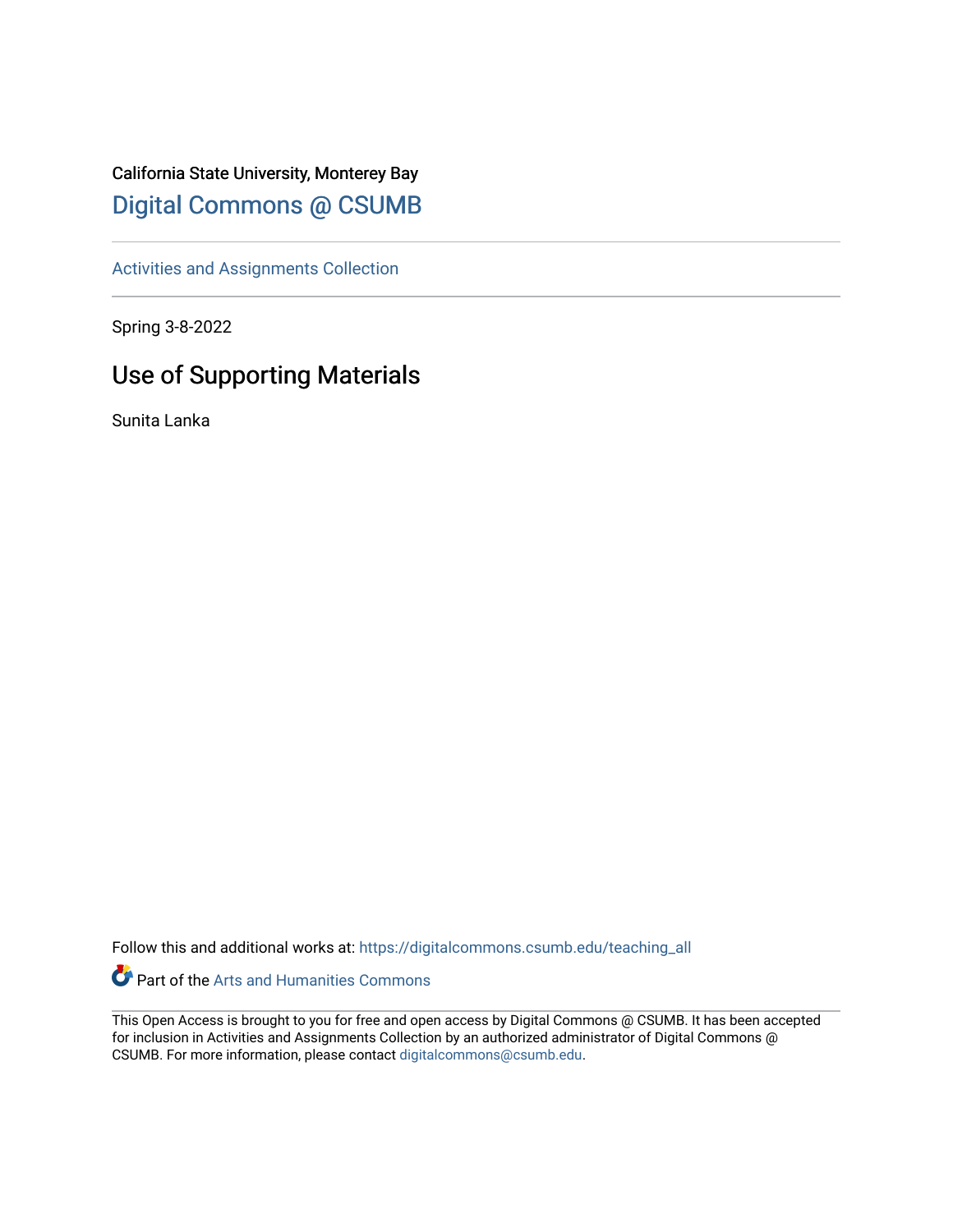OC Co-op Assignment

Dr. Sunita Lanka

## **Class Activity for Use of Supporting Materials**

Context of the class activity: This assignment can be used as a precursor to a writing assignment such as a Research paper, a Position paper, an Argument, a response to a reading, a Round Table collaborative presentation or any suitable genre of writing. This is a follow-up in-class assignment after supporting material has been gathered as home work.

Students bring their homework of supporting materials to class, and in groups share their materials to establish authenticity, relevance and credibility of the claim/premises of the argument / content.

## Objectives:

- 1. Choosing a variety of reliable sources to support / strengthen claims and research.
- 2. Co-relate research/information to a claim
- 3. Understand and examine how accomplished speakers utilize supporting materials to strengthen their argument.
- 4. Understand how supporting materials lead to reasonable inferences and provide authentic support/strength to a claim (analysis)
- 5. Use multiple pieces of information from diverse sources to support a claim.
- 6. Explain how the deliberation on diverse perspectives can establish a more credible support to a stance regarding the claim ( synthesis)
- 7. Repeat this for a counter claim to highlight the strength of the conclusion of the argument/perspective.
- 8. Work collaboratively in groups to put their supporting materials together to reiterate the strength of the inferences and premises they make.
- 9. Accurate citations

The class activity entails assessing supporting materials as: